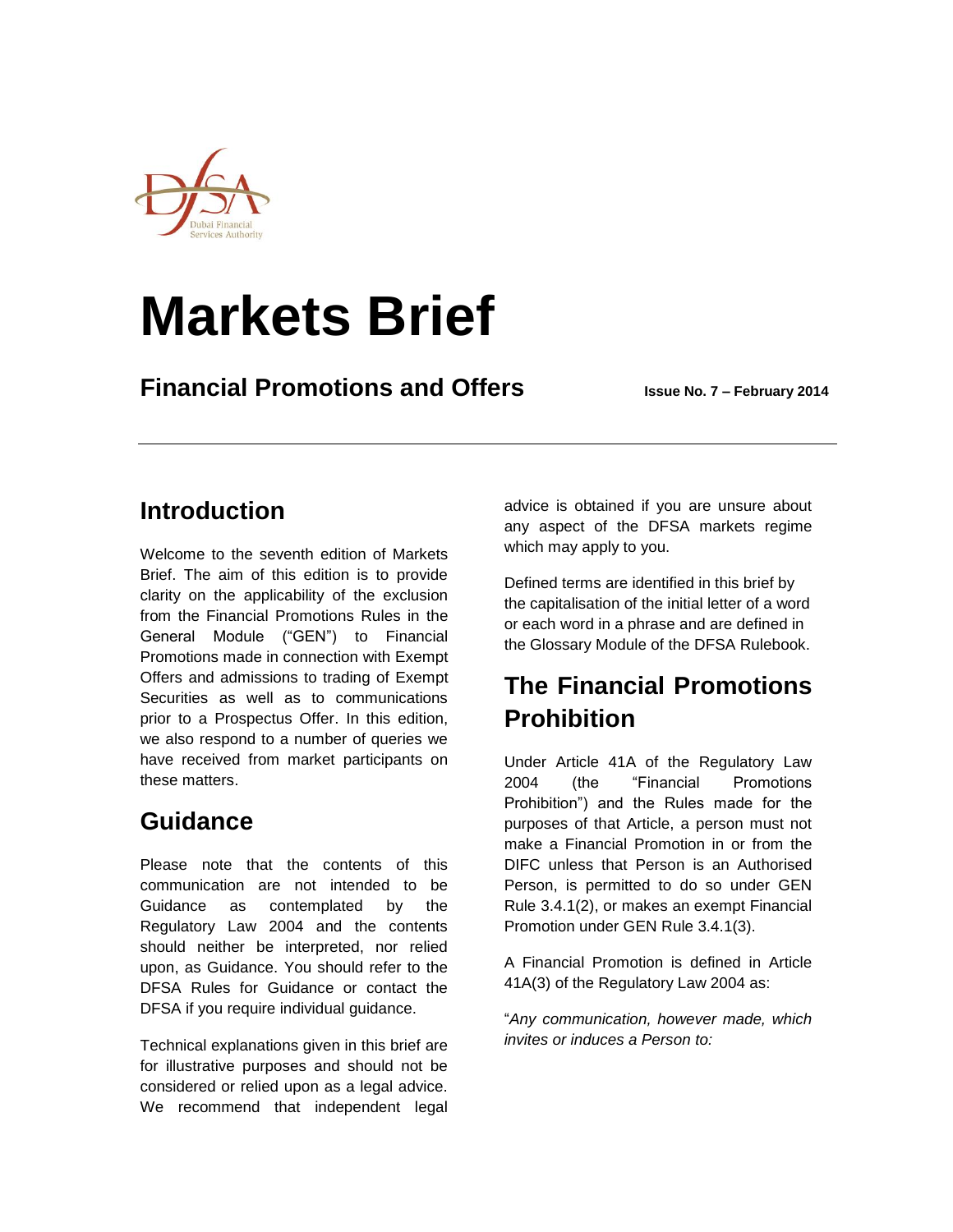- *(a) enter into, or offer to enter into, an agreement in relation to the provision of a financial service; or*
- *(b) exercise any rights conferred by a financial product or acquire, dispose of, underwrite or convert a financial product*."

In relation to Offers of Securities, Financial Promotions would include a Prospectus, any advertisement made in relation to the offer (including the "roadshow" marketing activities), pre-marketing, Investment Research in relation to the Securities or sales and marketing calls.

## **The exclusion from the Financial Promotions Prohibition**

GEN Rule 3.1.2 states that:

"*Rules 3.4.1 to 3.6.3 [of GEN] do not apply to a Person who makes an Offer which is in accordance with the requirements relating to:*

- *(a) an Offer of Securities under the Markets Law 2012 and the Markets Module of the DFSA Rulebook; or*
- *(b) an Offer of Units under the Collective Investment Law 2010 and Collective Investment Rule Module of the DFSA Rulebook.*"

The effect of GEN Rule 3.1.2 is that where a Person is making an Offer in accordance with the requirements relating to an Offer of Securities under the Markets Law 2012 and the MKT Rules (or the equivalent requirements for Funds), the Person does not need to also comply with GEN Chapter 3 requirements on Financial Promotions. The principle behind this exclusion is that where an Offer of Securities is made in accordance with Markets Law 2012 and the MKT Rules

adequate investor protection is provided under those requirements.

## **Market queries regarding the applicability of the exclusion**

Two questions which we have been asked in relation to the exclusion are:

- 1. Does the exclusion apply to Financial Promotions made in connection with an Exempt Offer or an admission to trading on an Authorised Market Institution (AMI) of an Exempt Security under Article 14(3) of the Markets Law 2012? and
- 2. Does the exclusion apply to Financial Promotions made prior to a Prospectus Offer being made e.g. during the roadshow or book-build?

#### **Exempt Offers and Exempt Securities**

To answer the first question, the DFSA considers that the exclusion in GEN Rule 3.1.2 does not apply to Financial Promotions made in connection with Exempt Offers or admissions to trading on an AMI of Exempt Securities. These offers and admissions to trading are exempt from the Prospectus requirements in the MKT Rules and so are not made "[…] in accordance with the requirements relating to: (a) an Offer of Securities under the Markets Law 2012 and the MKT Rules […]" (GEN Rule 3.1.2 (a)). This means that for Financial Promotions made in connection with an Exempt Offer or an admission to trading on an AMI of Exempt Securities, GEN Chapter 3 applies.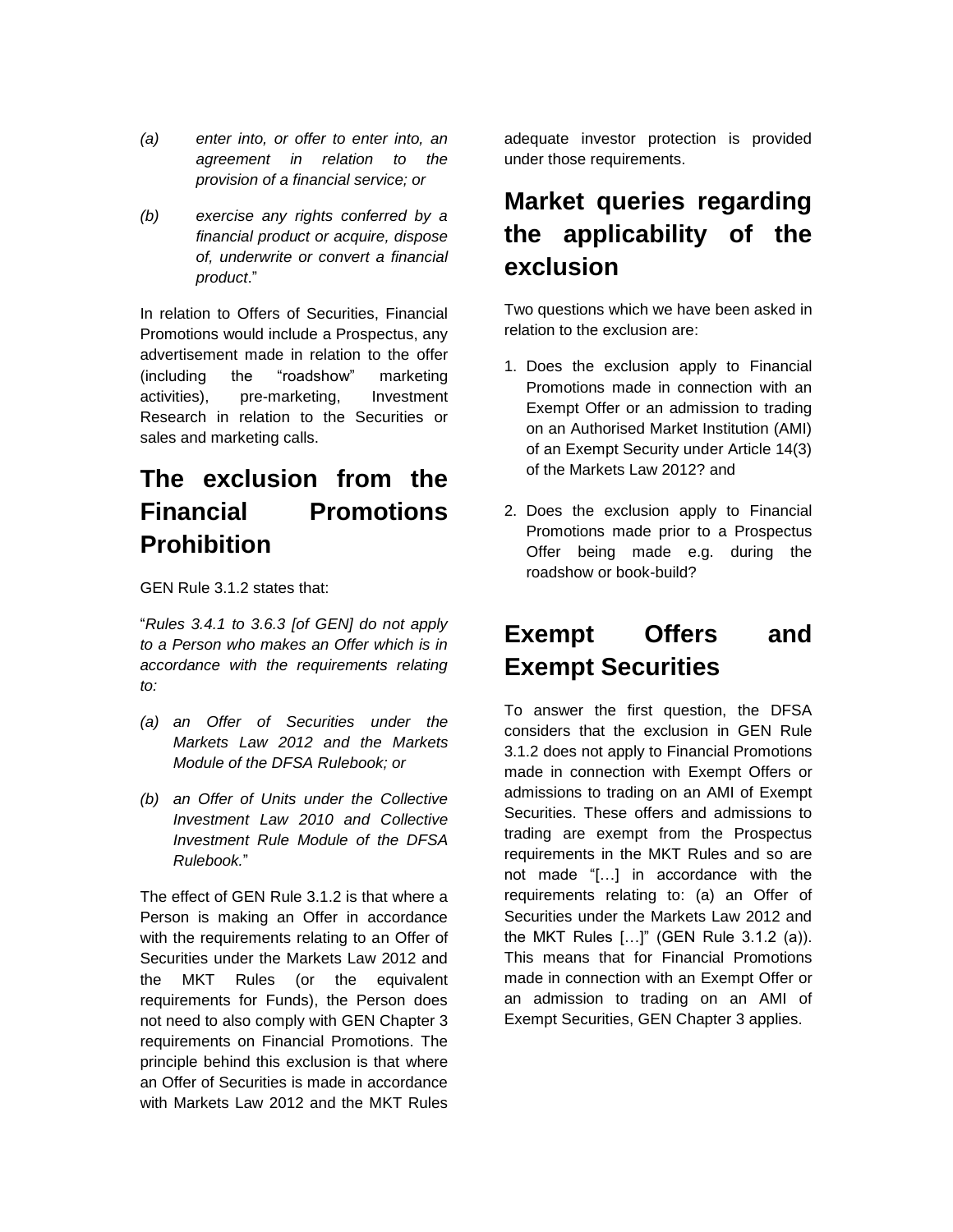## **Communications prior to a Prospectus Offer**

The answer to the second question is that communications made *prior to* a Prospectus Offer being made will not benefit from the exclusion in GEN Rule 3.1.2. The exclusion only becomes available if and when an Offer is actually made, with a DFSA approved Prospectus, and in compliance with the Markets Law 2012 and the MKT Rules (GEN Rule 3.1.2). During the Offer Period, the MKT Rules on Financial Promotions apply, rather than the Rules in GEN Chapter 3. Prior to the making the Offer, the Financial Promotions Prohibition set forth in Article 41A of the Regulatory Law 2004 and referred to in GEN Chapter 3 applies.

However, the DFSA is mindful of the market practice whereby, prior to an Offer being commenced the Issuer, or person acting on its behalf, conducts meetings with potential investors in relation to the contemplated offering as part of a "roadshow" and "bookbuilding" process. During such roadshow meetings, important information concerning the Offer and the Securities involved is disclosed to what is oftentimes a small group of potential investors using a "pathfinder" prospectus (essentially a prospectus which is still subject to regulatory approval).

In order for the use of such a pathfinder prospectus not to constitute a breach of the Financial Promotions Prohibition, an Issuer could have the pathfinder prospectus approved by an Authorised Firm under GEN 3.6 or, alternatively, the Issuer (and its advisors) could consider whether one of the other exclusions in GEN Rule 3.4.1(2) applies to the Financial Promotions made during the roadshow.

#### **Other exclusions**

Where a Financial Promotion does not benefit from the exclusion in GEN Rule 3.1.2, a number of exclusions exist in GEN Chapter 3 which a Person may seek to rely on when making a Financial Promotion in connection with an Offer. These exclusions would be available to an offer prior to the Prospectus being approved by the DFSA, and also to a Person making a Financial Promotion in connection with an Exempt Offer or an admission to trading on an AMI of an Exempt Security under Article 14(3) of the Markets Law 2012. These exclusions include, for example, that a Person would not breach the Financial Promotions Prohibition if: the relevant communication was approved by an Authorised Firm, made by a Person who is licensed and supervised by a Financial Services Regulator in the UAE, or directed at Professional Clients (other than natural persons).

#### **Arabic edition**

Every Markets Brief is produced in both English and Arabic and is available on the DFSA website.

#### **Contact us**

Visit the DFSA website www.dfsa.ae for:

- previous editions of the Markets Brief;
- access to DFSA-administered legislation and the DFSA Rulebook; and
- the full text of the Markets Law 2012 and Markets Rules.

For enquiries:

- Telephone +971 4 362 1500
- Email [markets@dfsa.ae](mailto:markets@dfsa.ae)